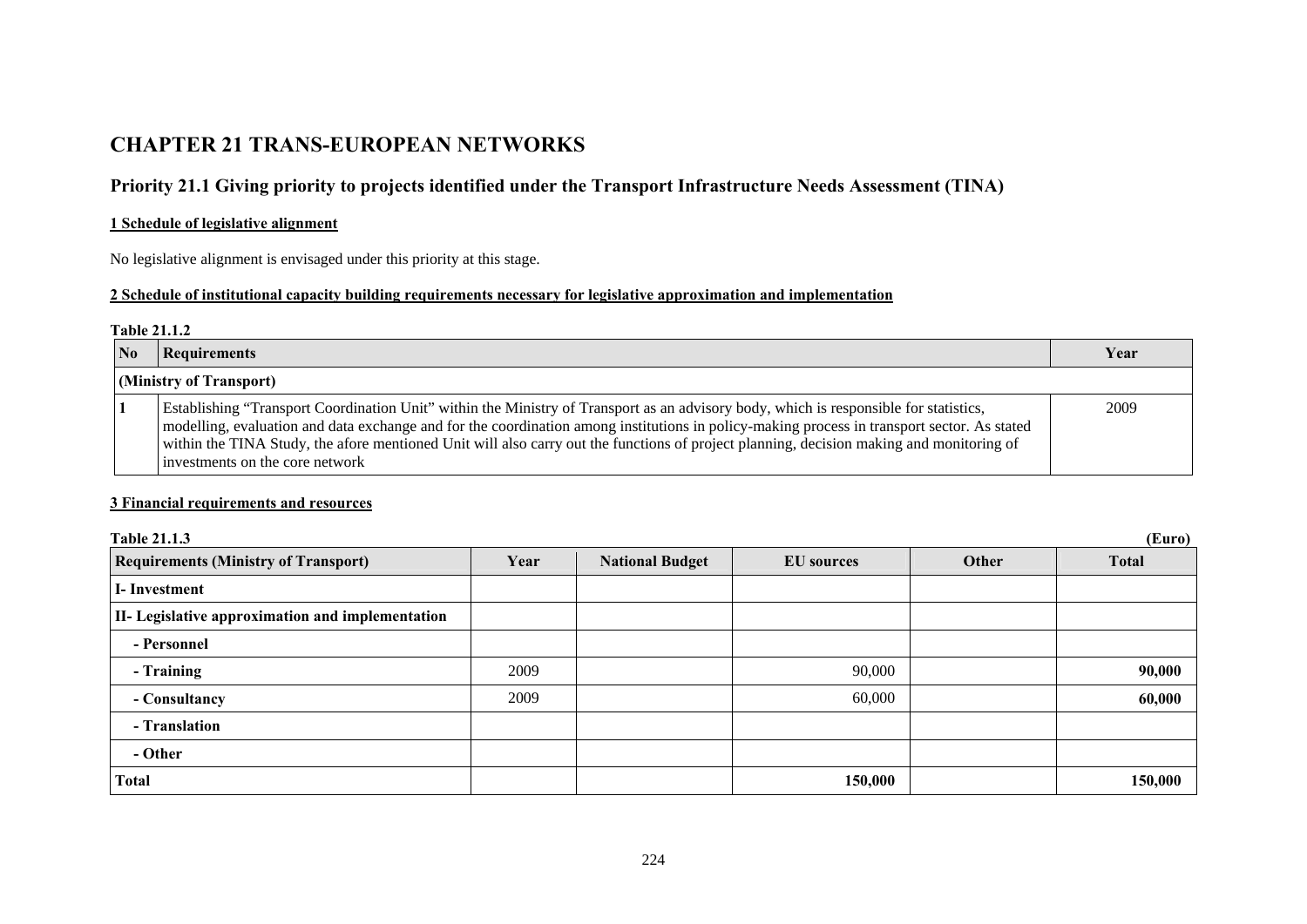## **Priority 21.2 Giving priority to projects of common interest listed in the European Community TEN-Energy Guidelines**

### **1 Schedule of legislative alignment**

No legislative alignment is envisaged under this priority at this stage.

### **2 Schedule of institutional capacity building requirements necessary for legislative approximation and implementation**

#### **Table 21.2.2**

| $\bf No$                             | <b>Requirements</b>                                                                                                                  | Year |  |  |  |
|--------------------------------------|--------------------------------------------------------------------------------------------------------------------------------------|------|--|--|--|
|                                      | (Turkish Electricity Transmission Company (TEIAS))                                                                                   |      |  |  |  |
|                                      | Improvement of the conditions for cross border electricity trade in Turkey in compliance with the best practice in EU                | 2009 |  |  |  |
|                                      | Rehabilitation of the frequency control performance of Turkish electric system for synchronous parallel operation with UCTE          | 2009 |  |  |  |
| (Energy Market Regulatory Authority) |                                                                                                                                      |      |  |  |  |
|                                      | Improvement of the administrative capacity for the natural gas transmission network technical basis and common operation of networks | 2009 |  |  |  |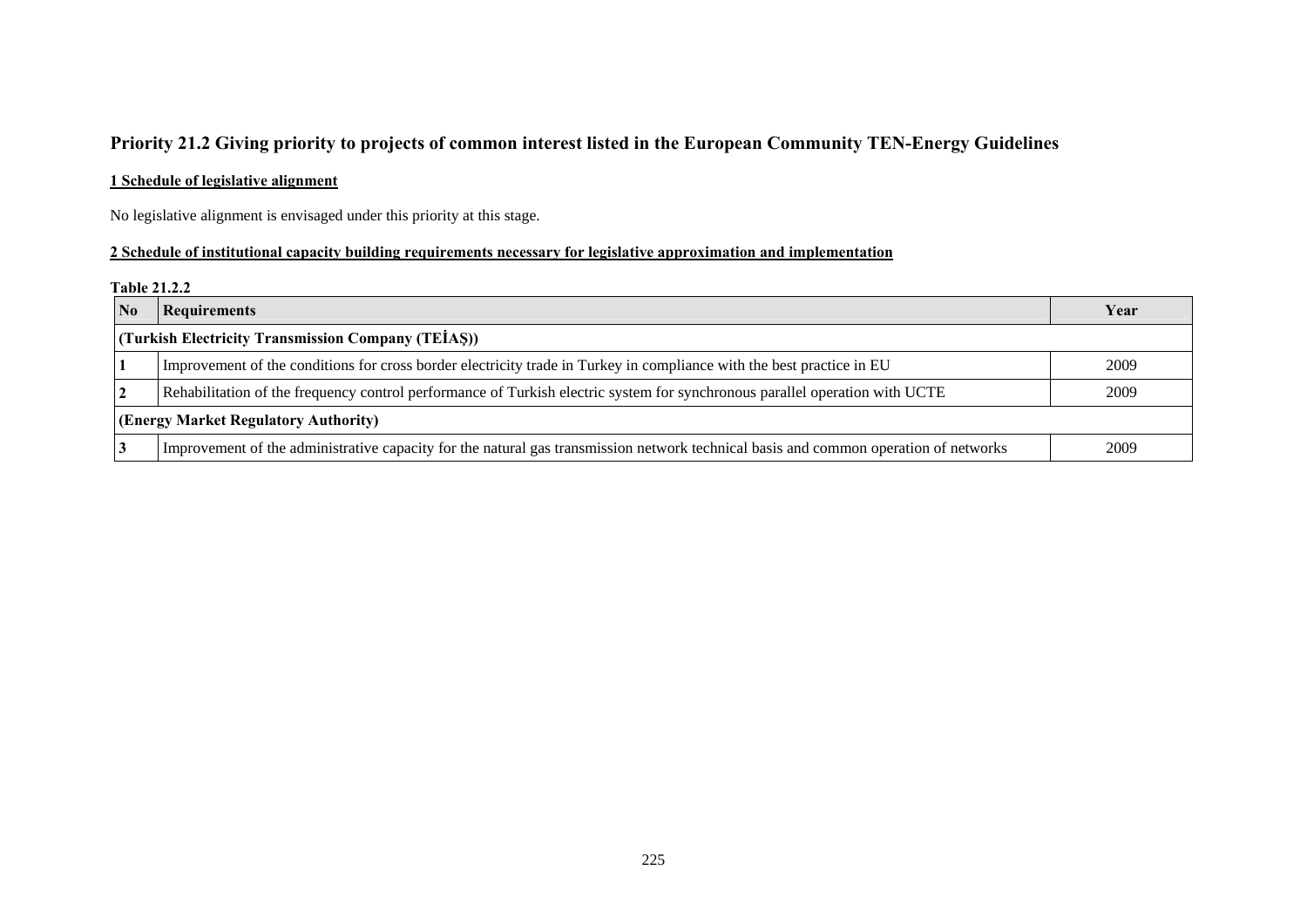### **3 Financial requirements and resources**

| Table 21.2.3.1<br>(Euro)                                                   |      |                        |                   |       |              |
|----------------------------------------------------------------------------|------|------------------------|-------------------|-------|--------------|
| <b>Requirements (Turkish Electricity Transmission</b><br>Company)          | Year | <b>National Budget</b> | <b>EU</b> sources | Other | <b>Total</b> |
| I-Investment                                                               |      |                        |                   |       |              |
| II- Legislative approximation and implementation                           |      |                        |                   |       |              |
| - Personnel                                                                |      |                        |                   |       |              |
| - Training                                                                 |      |                        |                   |       |              |
| - Consultancy                                                              |      |                        |                   |       |              |
| - Translation                                                              |      |                        |                   |       |              |
| - Other                                                                    |      |                        |                   |       |              |
| Improvement of the conditions for cross border<br>electricity trade        | 2009 |                        | 1,380,000         |       | 1,380,000    |
| Rehabilitation of the frequency control performance<br>of power system $2$ | 2009 |                        | 2,500,000         |       | 2,500,000    |
| Total                                                                      |      |                        | 3,880,000         |       | 3,880,000    |

<span id="page-2-0"></span><sup>&</sup>lt;sup>1</sup> Financed by the twinning component of the project titled "Improvement of the Conditions for Cross Border Electricity Trade in Turkey in Compliance with the Best Practice in EU - TR.06 IB EY 01" under Pre-Accession Financial Assistance 2006 Programme.

<span id="page-2-1"></span><sup>&</sup>lt;sup>2</sup> Financed by the project titled "Rehabilitation of the Frequency Control Performance of Turkish Power System for Synchronous Operation with UCTE - TR0702.05" under Pre-Accession Financial Assistance 2007 Programme